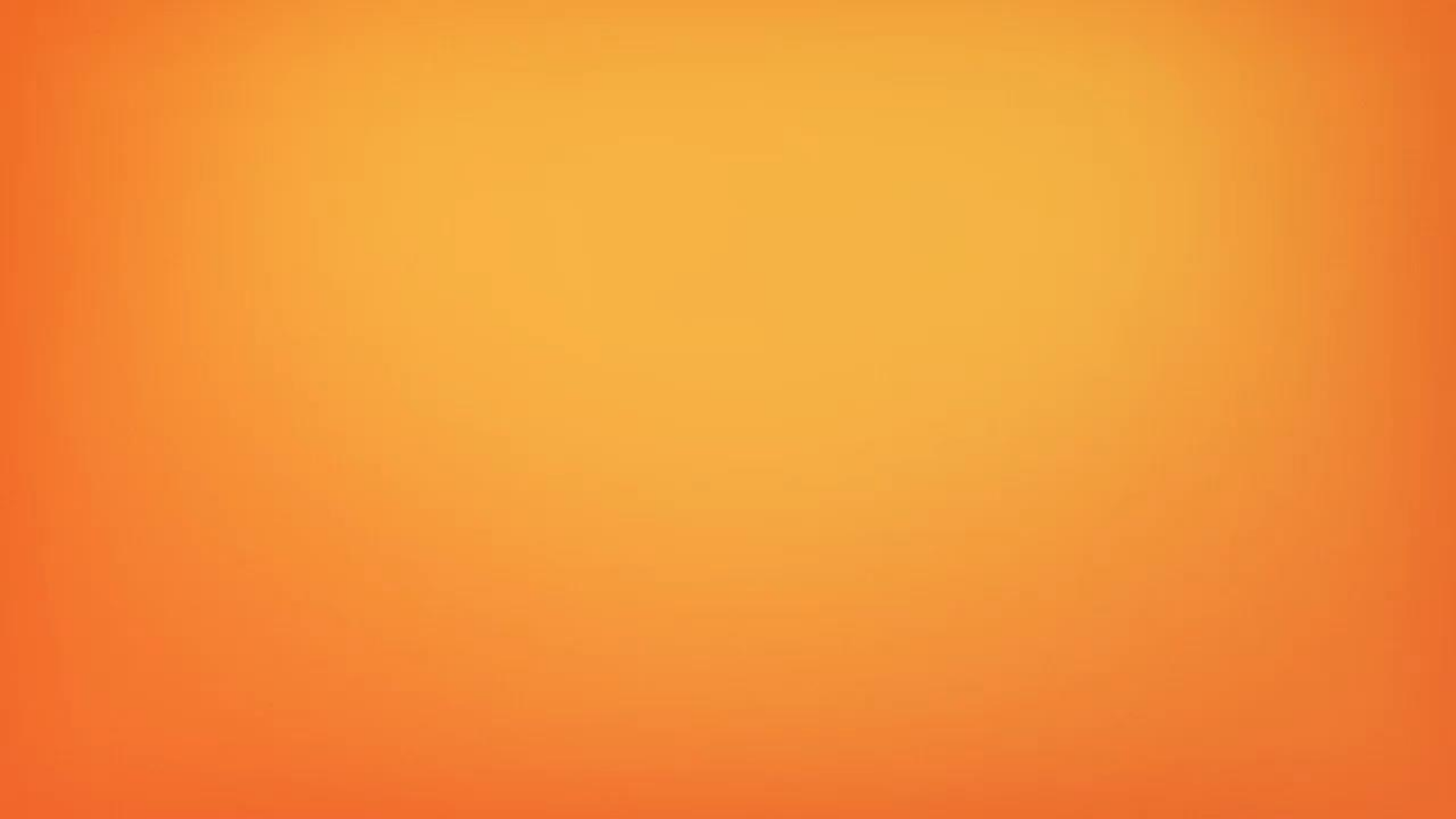

# Lesson 6

WORKING WITH YOUR TEACHERS.....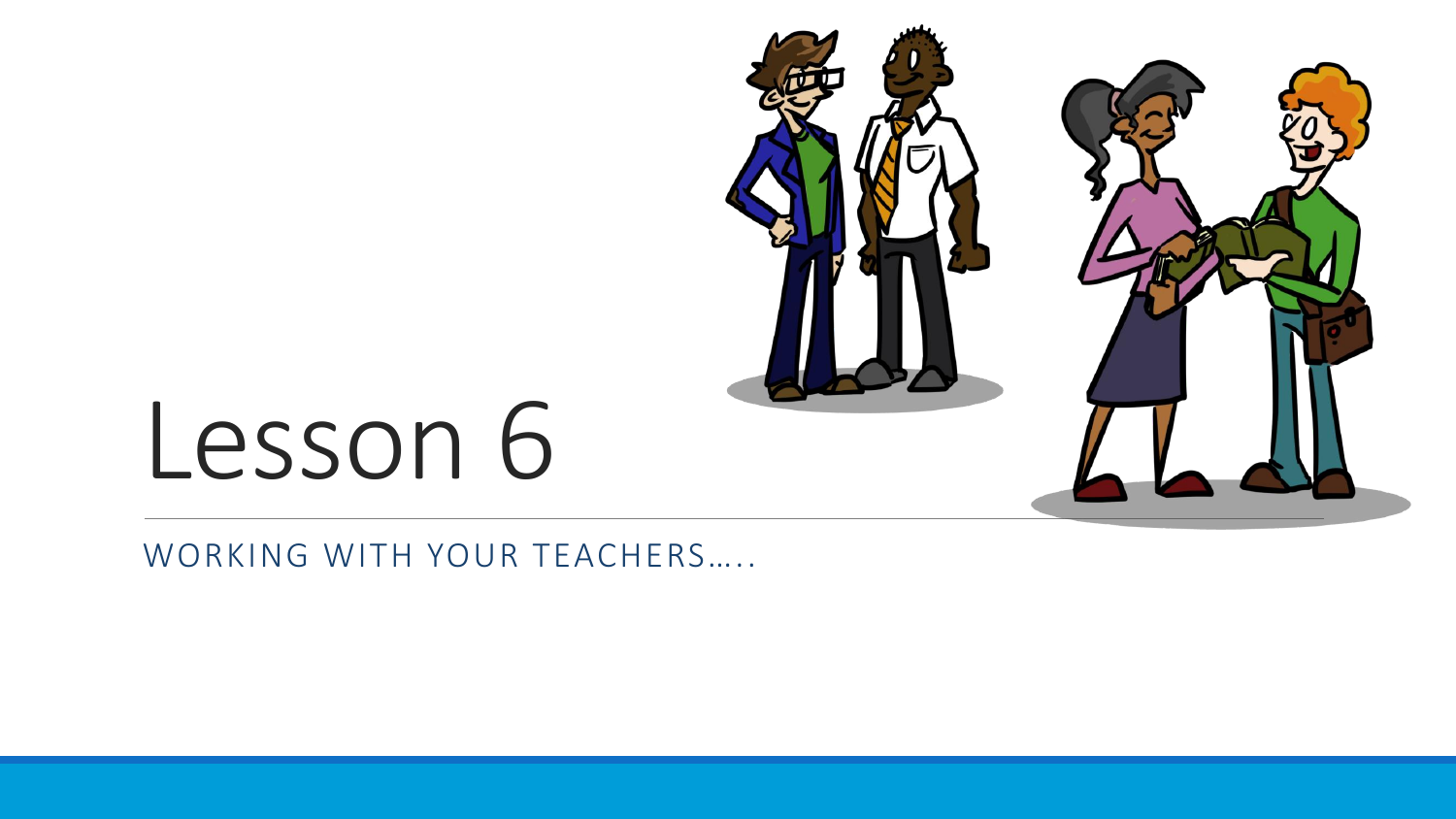# The **FIRST** thing to remember...

Think about this:

**Sixth Form is something that you have chosen to do (or maybe you couldn't** think of anything else to do after Year 11!).

**It's a great opportunity to develop those skills that will take you through to** university / apprenticeship / career.

■When things feel difficult, or challenging just think about your ultimate goal! Go back to your mindmap.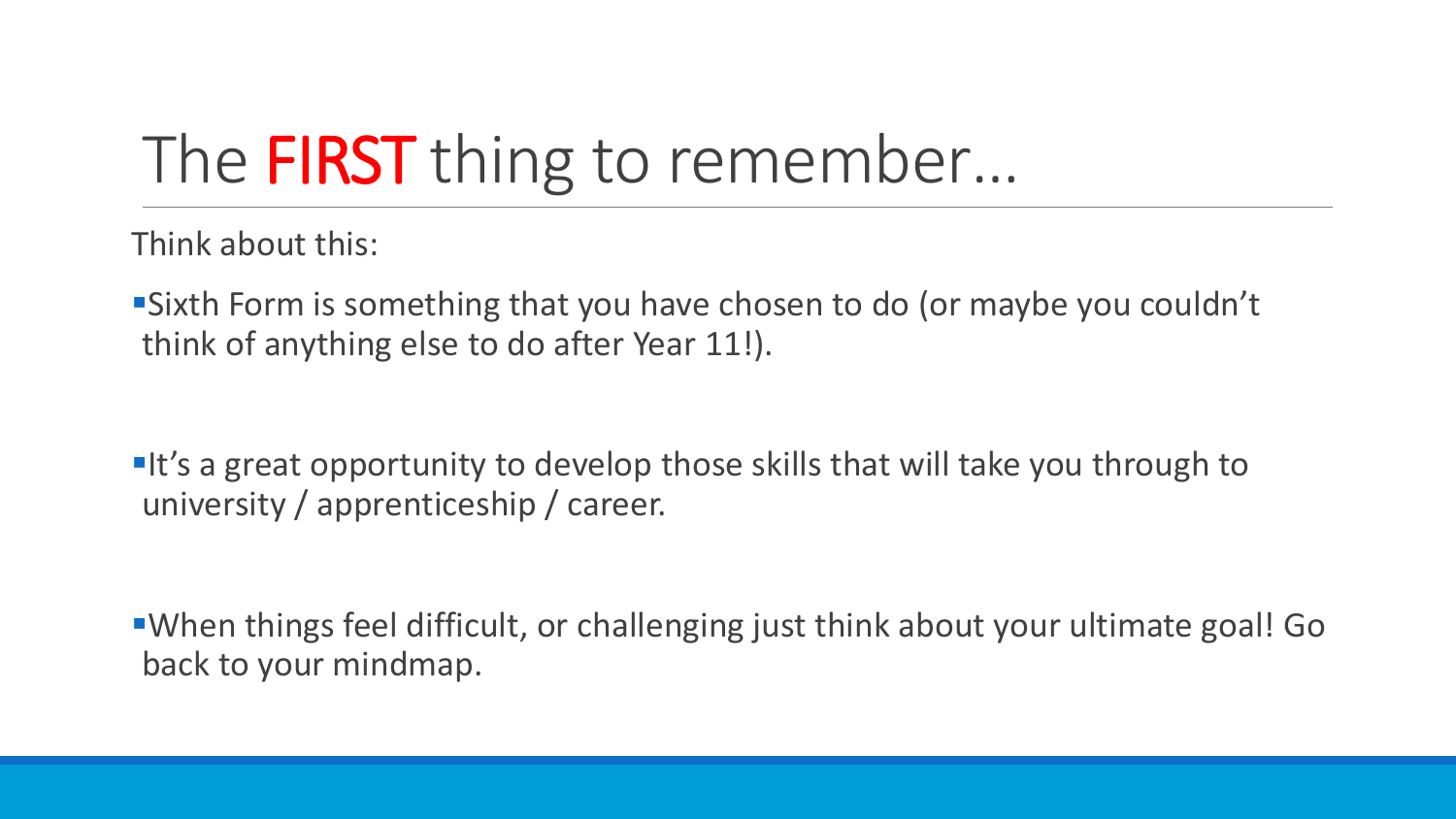### Develop a **positive** working relationship with your teachers.

<https://www.youtube.com/watch?v=RQZcXCDr4Wc> (1950s classroom, American, but that doesn't matter!)

<https://www.youtube.com/watch?v=SFnMTHhKdkw> (A TED talk…)

As you watch the second video note down Rita's comments about teacher / student relationships.

■How do the approaches of these two teachers differ?

■Let's flip things around: what can *students* learn from this video about working with their teachers?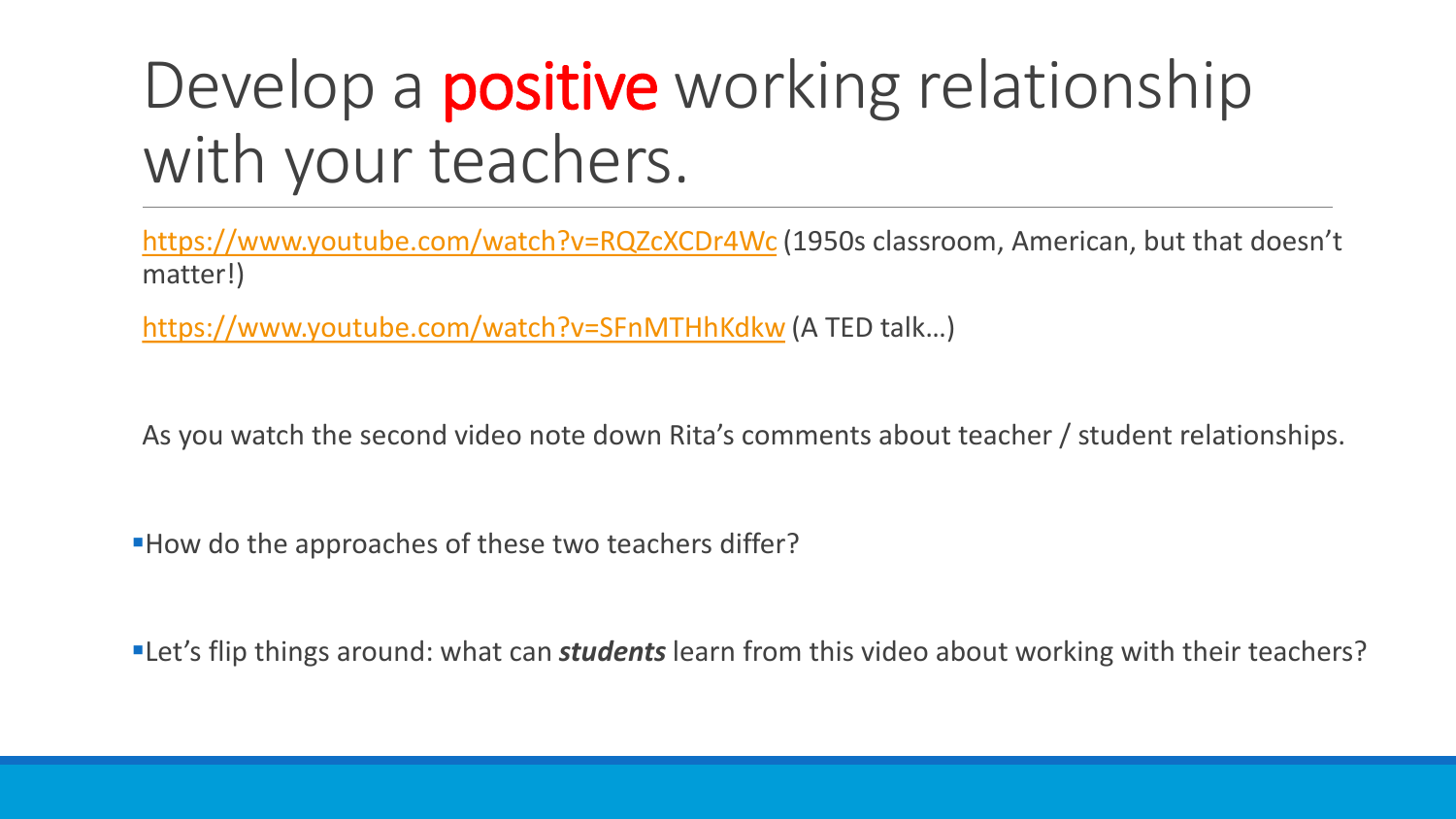## What makes a **good** lesson?

Individually: have five minutes to think what makes a good lesson; and then rank them in order from most to least important.

Which of these factors are dependent upon the teacher?

Three minute individually – how can the *students* ensure that they contribute to making a lesson good? Decide upon **five** things.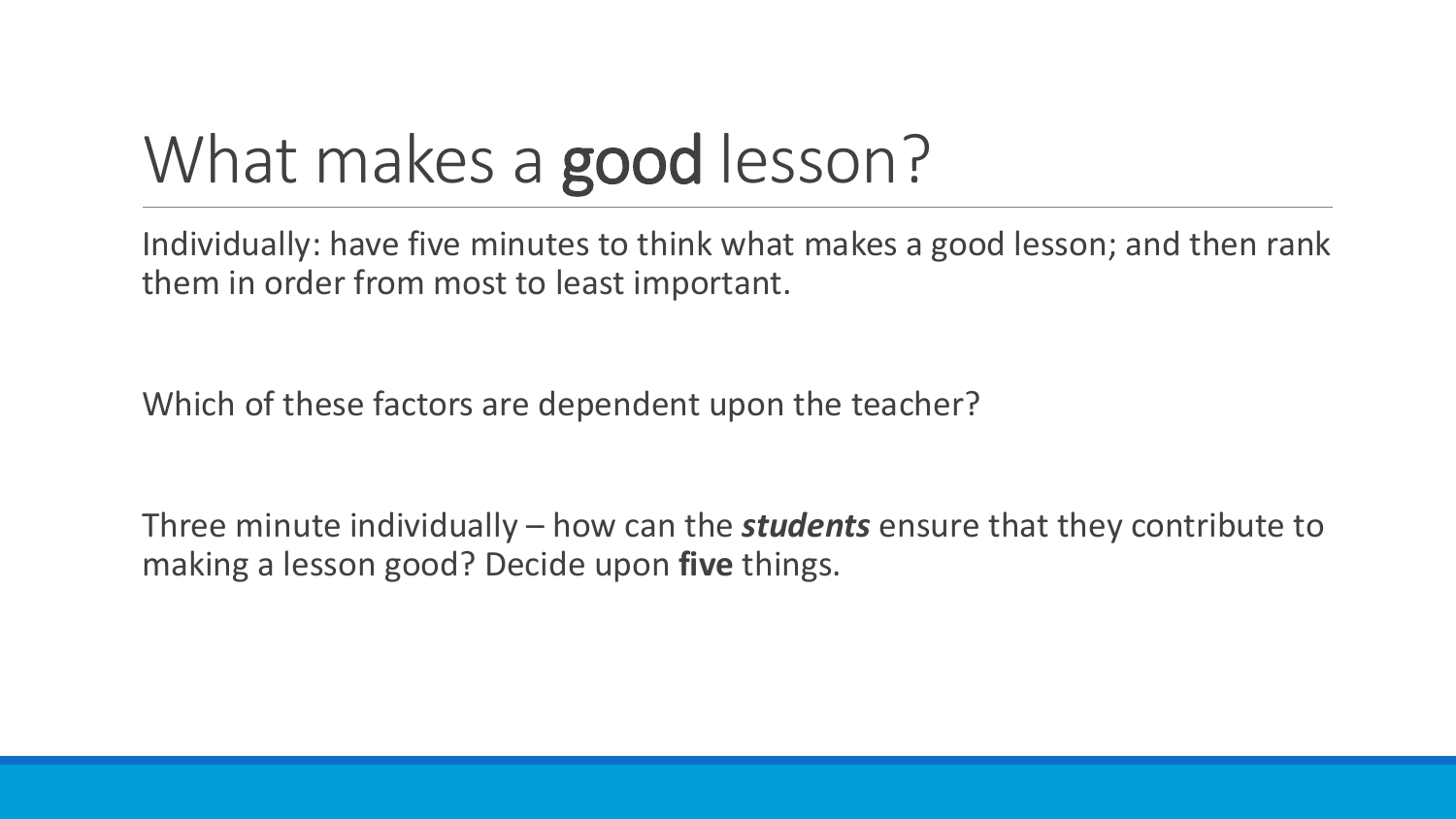### Practical things you can do.

#### Be **PROACTIVE**

Use your teachers to help you make progress

In lessons:

- **Ask questions; if you don't understand something simply ask. If you don't yet feel confident to** ask in class ask at the end or e-mail.
- ■When work is returned, yes, feel good about what you've done well. BUT search out the things that you haven't nailed yet – and sort it!
- **Use your Smith Proformas and PLCs start the process of being responsible for your own** learning! Don't be a passive learner!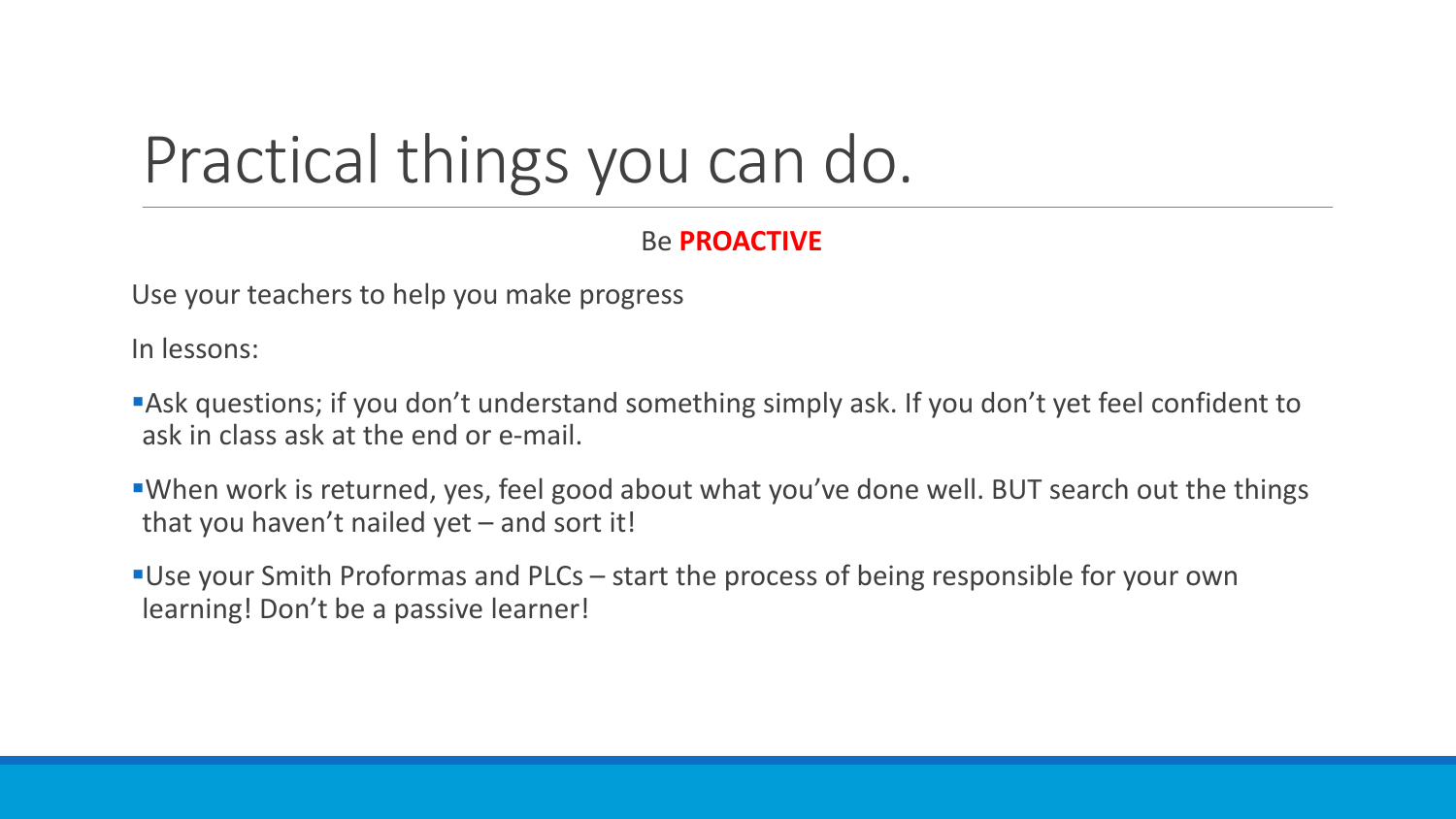#### Reviews with your teachers.

Now you're in sixth form you are likely to have reviews with your teachers about your progress.

Use these! Come to the meetings prepared!

What concerns do you have? What are you stuck on?

Be honest – no excuses, just look for solutions.

Ask what **you** can do to improve your grade in the next half term.